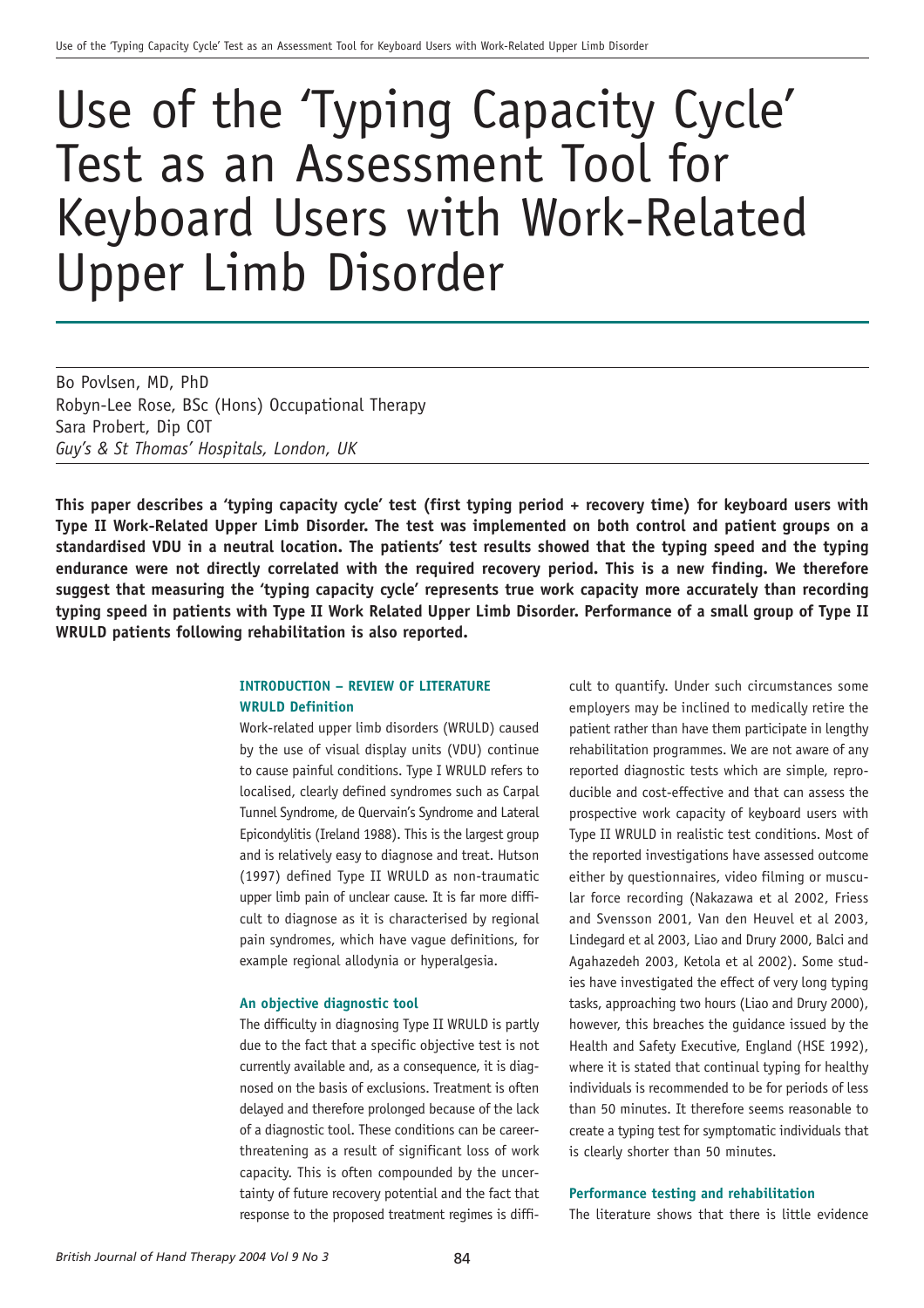demonstrating the effectiveness of biopsychosocial rehabilitation (Karjalainen et al 2000). This may be due to the lack of simple, standardised reproducible tests that measure changes in performance, endurance and perceived disability.

This paper has a dual purpose. We aim to report our experience of using a simple test for VDU users who have developed career-threatening Type II WRULD. Patients are performance-tested on referral to a specialist clinic for hand and upper limb problems, and their performance is compared with symptom-free workers. Secondly, we want to report on the performance of a smaller group of Type II WRULD patients following treatment.

## **MATERIAL AND METHODS Participants**

The individuals reported in this study originated from two separate sources. Six Type II WRULD individuals were patients who were referred to a specialist hand and upper limb clinic because of the development of non-traumatic upper limb pain in relation to the use of VDUs. The six control individuals were medical secretaries that were recruited from the department. Controls with a history of previous upper limb injury or pain were excluded from the study. All individuals gave consent to participate in this study. The patient group in this paper is referred to as WRULD.

### **The typing test**

The test described below has been developed over a number of years as an attempt to create a simple, reproducible 'off-site' tool to enable hand surgeons and hand therapists to objectively assess keyboard users' work capacity after developing WRULD.

This typing test was carried out in a hand therapy treatment room at a designated desk 73cm high and 73cm deep with a designated height-adjustable chair with the use of a standard 12-inch monitor (Dell Optiplex Gxa, USA) and a standard keyboard (Dell AT102W, USA). The test did not involve the use of a mouse. Patients were instructed to use only the keyboard during the test and to ignore errors that required the use of the mouse for correction. They were at liberty to adjust the chair and the positioning of the monitor, keyboard and manuscript to suit their personal preference at that specific time. The subjects were first asked to score their resting pain, termed 'start level', on a visual analogue scale (VAS, 0-10).

They would then start to type a standard document at their own speed for a maximum of 30 minutes or until the VAS reached 5. If they managed 30 minutes the typing component of the test was considered

completed. If, however, whilst typing their pain reached a VAS level of 5, they were instructed to stop typing and the length of the typing period was recorded. Following the first typing period all participants would carry out stretching exercises until the pain level returned to the start level and the time it took for this to take place was recorded. Once this had occurred those who did not manage 30 minutes in the first period would then start typing the second period until they again reached VAS 5, and this second typing period duration was also recorded. The actual and relative typing speeds, taking the length of the recovery period into consideration, were then calculated.

## **RESULTS**

#### *Table 1*

*Summary of results of the typing tests of control and patient group pre-treatment*

| <b>Parameters</b>                                      | mean                         | mean             | Individual patient scores |               |                |               |                |      |          |
|--------------------------------------------------------|------------------------------|------------------|---------------------------|---------------|----------------|---------------|----------------|------|----------|
|                                                        |                              | Control<br>group | <b>Patient</b><br>group   | 1             | $\overline{2}$ | 3             | 4              | 5    | 6        |
| <b>START LEVEL</b>                                     | <b>VAS</b>                   | 0                | $\mathcal{P}$             | $\mathcal{P}$ | 4              | $\mathcal{P}$ | $\Omega$       | 3    | 1        |
| 1st PERIOD<br>UNTIL VAS=5                              | <b>Duration</b><br>(Minutes) | 30               | 15.16                     | 12            | 8              | 7             | 15             | 19   | 30       |
| <b>REST PERIOD</b><br>UNTIL VAS=<br><b>START LEVEL</b> | <b>Duration</b><br>(Minutes) | $\Omega$         | 6.3                       | 13            | 12             | 3             | 5              | 5    | 0        |
| 2nd PERIOD<br>UNTIL VAS=5                              | Duration<br>(Minutes)        | N/A              | 8.4                       | 4             | 10             | 11            | $\overline{7}$ | 10   | $\Omega$ |
| <b>RELATIVE</b><br><b>TYPING SPEED*</b>                | Words/<br>Minute             | 36               | 19.6                      | 20            | 15             | 31            | 18             | 14   | 5        |
| <b>ACTUAL</b><br><b>TYPING SPEED<sup>a</sup></b>       | Words/<br>Minute             | 36               | 26.3                      | 37.5          | 25             | 52            | 24.5           | 16.8 | 5        |

ªActual typing speed = calculated as the actual time spent typing. \*Relative typing speed = calculated as the time spent typing, taking the recovery period into account.

#### *Table 2*

*Comparison of results of the typing cycle tests of the pre and post-rehabilitation of patients 4, 5 and 6*

|                                                    |                       | 4<br>pre | 4<br>post | 5<br>pre | 5<br>post | 6<br>pre | 6<br>post |
|----------------------------------------------------|-----------------------|----------|-----------|----------|-----------|----------|-----------|
| <b>START LEVEL</b>                                 | <b>VAS</b>            | 0        | 0         | 3        | 3         | 1        | 1         |
| 1 PERIOD UNTIL<br>$VAS = 5$                        | Duration<br>(Minutes) | 15       | 30        | 19       | 25        | 30       | 30        |
| <b>REST PERIOD UNTIL</b><br><b>VAS=START LEVEL</b> | Duration<br>(Minutes) | 5        | 0         | 5        | 5         | $\Omega$ | $\Omega$  |
| 2 PERIOD UNTIL<br>$VAS = 5$                        | Duration<br>(Minutes) | 7        | N/A       | 10       | 10        | N/A      | N/A       |
| RELATIVE TYPING SPEED Words/Minute                 |                       | 18       | 18        | 14       | 9         | 5        | 33        |
| <b>ACTUAL TYPING SPEED</b>                         | Words/Minute          | 21.6     | 18        | 16.8     | 10.8      | 5        | 33        |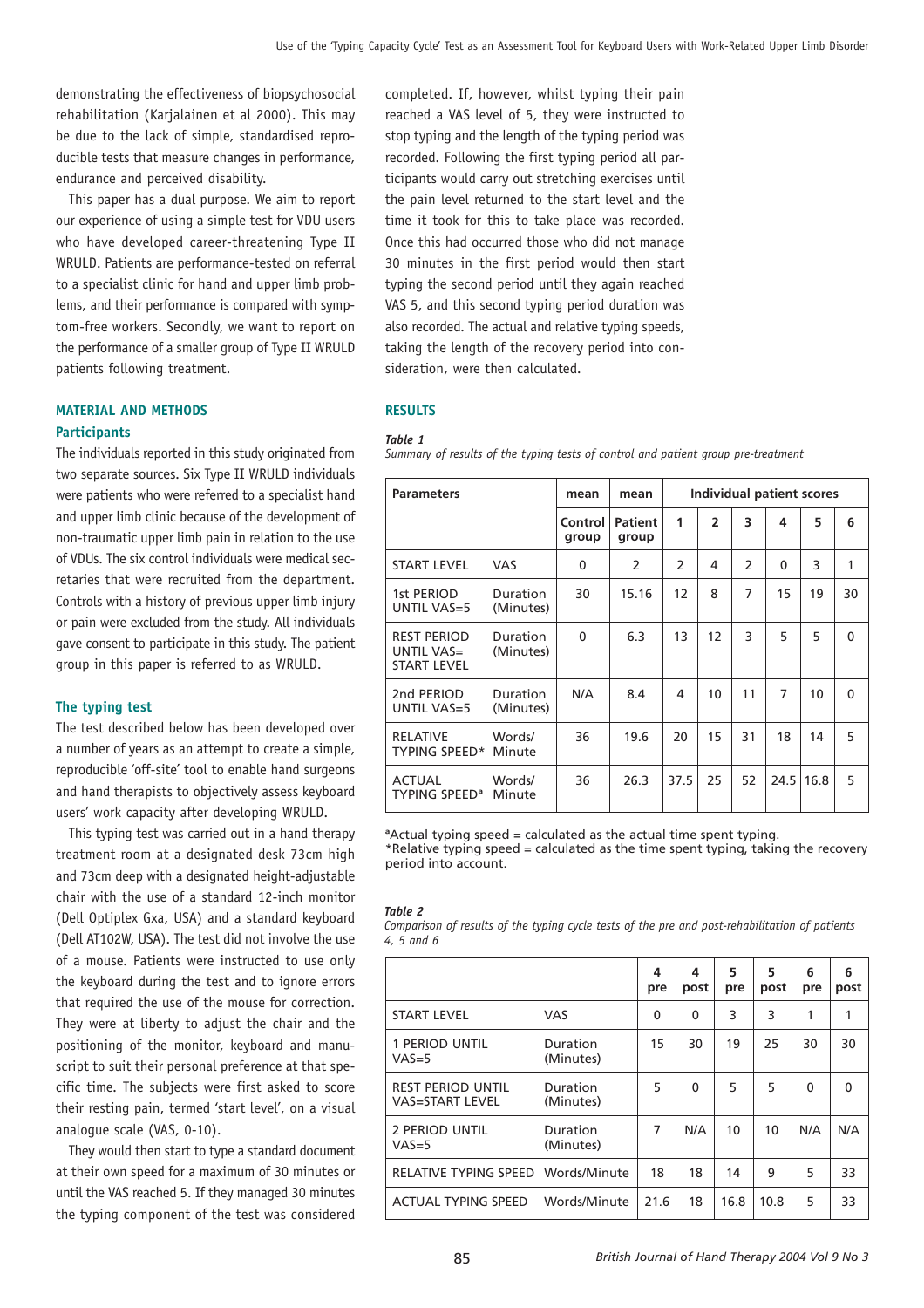Table 1 shows that the group of six healthy volunteers were able to type for 30 minutes at typing speeds between 31 and 42 words per minute (mean 36) without developing pain. However, in the group of patients with WRULD, the typing endurance was significantly reduced. Only one patient could type for 30 minutes but had at that time developed a pain-severity level of VAS 5 and had only achieved a typing speed of 5 words per minute.

For the WRULD group the mean typing duration was 15.16 minutes, with relative typing speeds on average of 19.6 words per minute. When taking into consideration their rest period the actual typing speed was 26.3 words per minute. However, this implies that frequent rests are required to maintain a satisfactory typing speed.

The required recovery periods varied between 5 and 13 minutes and were on average a third of the preceding typing period. A subsequent typing period lasted on average 8.4 minutes. This is a reduction from the first typing period of 55.4%.

We were able to re-test three of the patients after a rehabilitation programme before they planned return to work. Table 2 demonstrates how two of the three individuals (patients 4 and 6) were able to type for the whole 30 minutes, one without developing pain and the other with less pain than before but with a six-fold increase in typing speed. However, although patient 5 showed an improvement in endurance it was at the expense of typing speed, despite exhausting all conservative measures.

#### **DISCUSSION**

#### **Indications for using the typing test**

The test is well tolerated by normal healthy individuals and is well within the guidelines for VDU workers in England as outlined by the Health and Safety Executive (1992). The assessment of the control group shows that the test is unlikely to cause pain in pain-free individuals. Individuals with WRULD who had pain at the outset of the test, and who did not exceed 30 minutes of typing or increase their pain to a maximum of VAS 5 before they stopped typing, did not have any long-lasting increase in pain.

#### **Observations and new findings**

Table 1 demonstrates VAS scores that were greater than 5 at the end of the typing test even though participants were aware they had to stop typing before reaching that stage. Patients stated that the full extent of the pain is often not experienced until after the typing has ceased. During a standard eighthour working day, these individuals would therefore

have to be more disciplined in taking regular breaks to minimise the occurrence of high pain levels.

An interesting trend was observed with regards to the 'work capacity cycle = first typing period  $+$ required recovery time' in that the less time the patient could type for before the pain reached VAS 5, the longer it took for the pain to return to the start level. This suggests that those with severely impaired typing endurance also have an impaired recovery capacity – therefore having a 'double negative impact effect' on their work capacity. To our knowledge this observation has not been made in previous papers on WRULD in patients with keyboard work, and suggests that any test on work capacity should also incorporate the required recovery period. We examined the second typing period and observed that this was further reduced when compared to the first typing period despite having a long recovery period and having returned to the initial resting pain level. This finding was further emphasised when we investigated the performance of the three patients who were tested before and after treatment. This suggests that rehabilitation of patients with WRULD may result in combinations of improved typing endurance, typing speed or recovery capacity – thereby creating a 'single, double or triple positive impact' effect.

# **REHABILITATION Discussion**

A diagnosis of WRULD does not in itself determine a treatment approach as it encompasses a wide variety of pathology and symptom presentation. The nature of any therapeutic intervention should therefore relate specifically to how the individual presents in terms of their present level of functional ability, lifestyle, pain distribution, posture, strength and upper quadrant movement patterns (Keller et al 1998). Pursuit of a sedentary lifestyle and the limited experience of being exposed to the feeling of normal body movement patterns and postural techniques was a common trait amongst the patients in this study. Our primary role has been to motivate and encourage the patient to gain control of their symptoms by learning about posture and normal movement patterns. This enabled patients to identify areas of the body or upper quadrant that were under strain and required immediate attention to counteract the effects of prolonged static positioning and limited normal movement patterns. Once empowered with this knowledge they proved to be better equipped to incorporate other aspects of the treatment regime. The fear of the possible damage to one's career as a result of WRULD